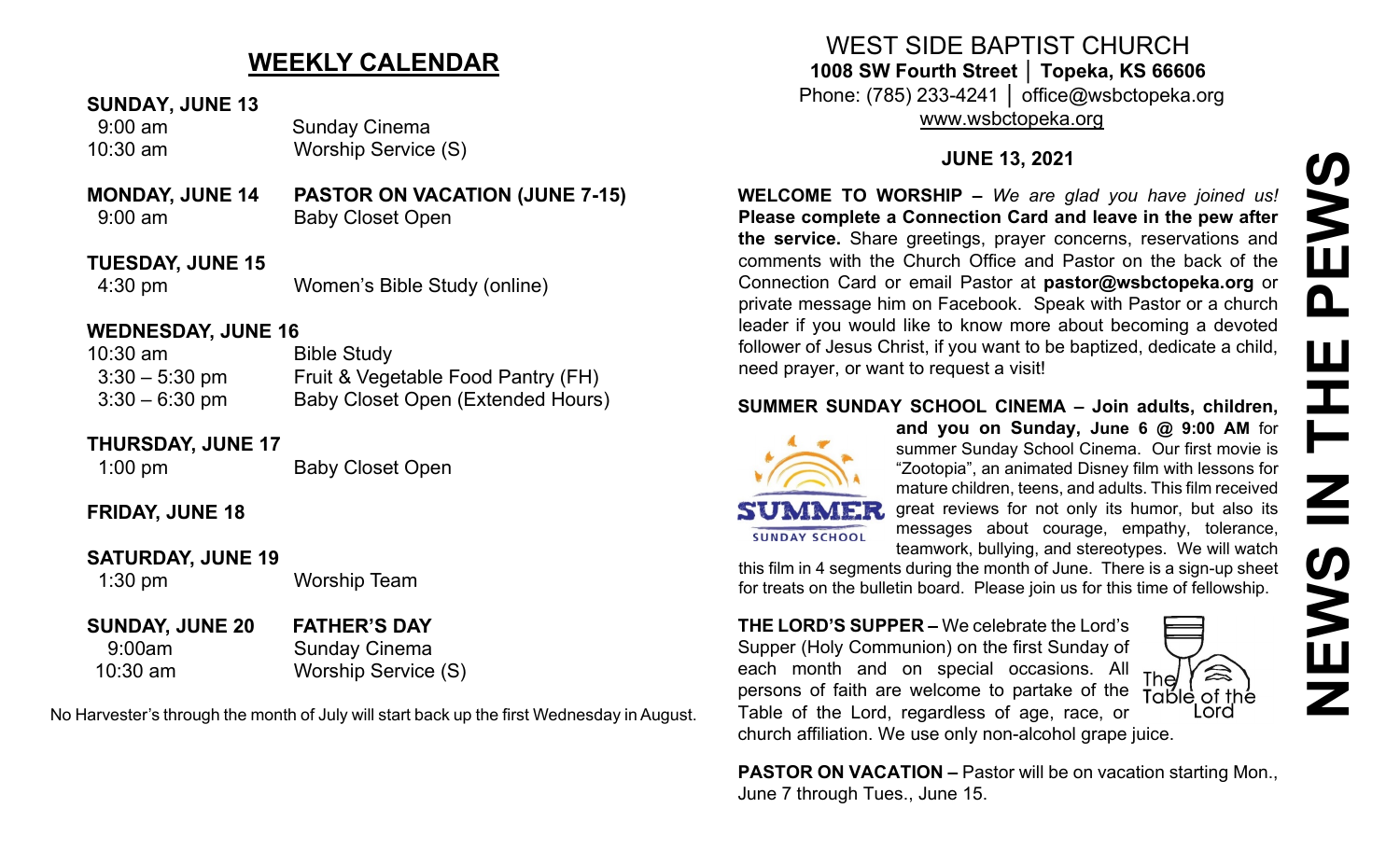

**AMERICAN BAPTIST BIENNIAL CONVENTION** - Registration is now open for our denomination's **American Baptist Churches Biennial Mission Summit**, **meeting online Thursday, June 24 to Saturday, June 26, 2021. WSBC may send seven delegates. Speak with Pat Carpenter if you are interested in serving as a delegate.** The cost is \$100 per delegate or \$100 per family (2 persons).

Visit [www.americanbaptists2021.com](http://www.americanbaptists2021.com/) for info or to register.

**BABY CLOSET -** The Baby Closet is open! Parents can now come inside and get clothing and miscellaneous items for their children. The volunteers have been stocking the shelves with summer clothing and packing winter clothes for storage. We have been able to increase our hours on Wednesdays. The new time is 3:30- 6:30 p.m. Families can utilize the Baby Closet and the Harvesters Food Program at the same time. The dates and times we are open have been put on Facebook. There has been a good response with new families utilizing our ministry. Thanks to the volunteers for their time spent in the Baby Closet.

~ Pat Carreno, Baby Closet

**BELIEVER'S BAPTISM** – We practice "believer's baptism" which is the immersion of a person in water – regardless of age – who receives Jesus Christ as his or her personal Savior and publicly professes to walk the Jesus way. The Council schedules baptisms on most Sunday mornings throughout the year. If you would like to be baptized, then come to the front during the last song.

**BIBLE STUDY ONLINE** – Join us for **"The Psalm Book of Israel" Bible Study on Wednesday MORNINGS at 10:30 am in Holmer Hall (face masks, mass limit, and social distancing required) or ZOOM (see email for link and password).** 

**FOOD PANTRY – Free Fruit and Vegetable Food Pantry on Wednesdays from 3:30 to 5:30 pm, while supplies last.** MOBILE SITE: enter the west PARKING LOT from 4th and CLAY Streets; do not park or exit your vehicle. Equal Opportunity. \*All food is available at no cost. FACE COVERINGS or MASKS REQUIRED. Thank you to Jack Janway, Outreach Coordinator, and all the volunteers who make this service project possible.

**CHURCH ORGANIST** – The Church is actively looking for another Organist to play for our worship services. See Clarence Payne, Chair of Personnel, for details or to apply for the position.

**HOSPITAL & EMERGENCIES –** If you or a loved one is admitted to the hospital for an emergency or for surgery, **the hospital staff and chaplains' office will NOT contact the Church Office or the Pastor**. **You or a family member must call the Church Office at (785) 233-4241 or the Pastor at (785) 224-7234**. Pastor is willing to visit the hospital and pray prior to surgeries.

**NURSERY SUPERVISOR –** Job open. Oversee the Nursery and nursery workers. Competitive hourly rate. See Clarence Payne to apply.

**VACATION BIBLE SCHOOL - Vacation Bible School** will be held **Monday-Friday, July 26-30**. **Supper will be served at 5:00 PM with activities to follow until 7:00 PM.** Eligible ages are any kids who have finished K up through  $5<sup>th</sup>$  grade. Our theme is "**Wilderness Escape – Where God Guides and Provides**." Please watch for details in the upcoming weeks on how you might contribute. Many adult volunteers will be needed to get everything ready and accomplished both prior to and during that week.

**VENMO –** Give to God online via **SQUARE** at **[https://west](https://west-side-baptist-church.square.site/)side-baptist-[church.square.site](https://west-side-baptist-church.square.site/)** or give through **VENMO**, a phone app. Search for the church **@wsbctopeka** or scan the QR code. We appreciate all your donations and generosity. Questions? Call the Church Office for help.



venmo

**WWW KID'S BIBLE CLUB -** We are also planning to restart our **Wonderful West Side Wednesdays**, aka **WWW**, in the fall.

This has been such a vital and important program for the children, youth, and adults in our community and church the past several years. Beginning on Wednesday, Sept 1, we will provide a meal and a group Bible lesson for children and adults. We will be counting on volunteers to carry out this mission. There are jobs to help with transportation, cooking, serving, clean-up, teaching, playing, singing, and more. You are invited to be a part of WWW. ~ Alice Payne, C.E. Coordinator